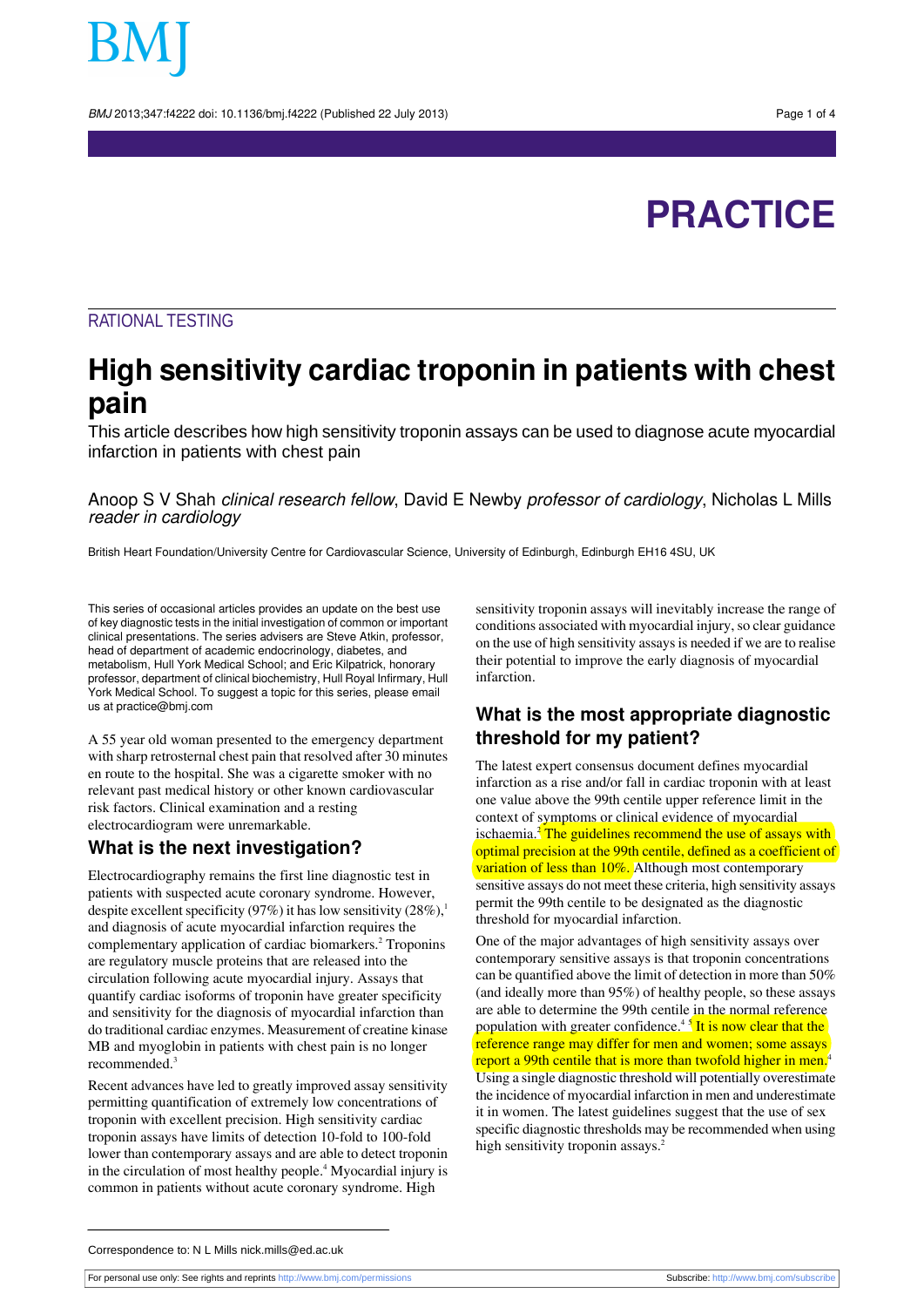#### **Learning points**

High sensitivity troponin assays can measure troponin in more than 50% of a normal reference population and can therefore identify people above or below the 99th centile with optimal precision (<10% coefficient of variation)

With high sensitivity troponin assays, use the 99th centile of the normal reference population as the diagnostic threshold for myocardial infarction, and consider sex specific thresholds

Measure troponin concentration on admission and three to six hours after admission, irrespective of the timing of onset of symptoms Many conditions other than myocardial infarction, such as septicaemia, renal failure, and heart failure, increase troponin concentration

Demonstration of a rise and/or fall in troponin concentration is needed to identify patients with acute myocardial infarction

### **When should I measure troponin?**

Current guidance on the timing of troponin sampling is based on contemporary troponin assays,  $5^7$  as few studies of high sensitivity assays have been published. The National Institute for Health and Clinical Excellence (NICE) guidelines recommend measuring troponin on admission and 10-12 hours after the onset of symptoms, but they will need updating to reflect the more widespread use of high sensitivity troponin assays in the clinic.<sup>8</sup>

Lowering the diagnostic threshold with a more sensitive troponin assay increases the diagnosis of myocardial infarction by improving sensitivity (from 73% to 91%) with only modest reductions in specificity (from  $94\%$  to  $90\%$ ).<sup>6</sup> Sensitivity is similar at three or six hours compared with 12 hours after the onset of symptoms when a high sensitivity troponin assay is used.<sup>9</sup> Perhaps more importantly, the negative predictive value of a normal troponin at three hours is over 99%, providing a safe early method of excluding myocardial infarction. Guidelines now recommend that troponin concentrations should be determined on admission and at three to six hours after admission, irrespective of the timing of onset of symptoms.<sup>23</sup>

#### **What is the role of repeat testing?**

For some time now, an elevated troponin concentration has been considered the sine qua non for the diagnosis of myocardial infarction. However, improvements in assay sensitivity have inevitably reduced specificity, as these assays do not define the cause of myocardial injury with troponin concentrations raised in other acute illnesses such as septicaemia, pulmonary embolism, and acute kidney injury.<sup>10</sup> The specificity of high sensitivity troponin assays will therefore be critically dependent on whether clinicians restrict the use of these assays to those patients with suspected acute coronary syndrome. Furthermore, troponin concentrations may be above the 99th centile in patients with chronic heart diseases, including stable coronary artery disease and congestive cardiac failure.<sup>11</sup> <sup>12</sup> Demonstrating a rise and/or fall in troponin concentration is therefore essential to identify patients with acute myocardial infarction.<sup>2 3</sup>

The criteria used to define a significant rise and/or fall in troponin concentration are still being debated and will differ for individual assays, $3$  but the change needs to be greater than that attributable to analytical or biological variation. The European Society of Cardiology (ESC) Working Group on Acute Cardiac Care defines a significant change in troponin concentration as 20% or greater.<sup>3</sup> However, this may not be appropriate for patients with very small troponin elevations, and in these patients a change of at least  $50\%$  is recommended.<sup>3</sup> On the basis of guidance from NICE and consensus opinion from the ESC Working Group, we include an algorithm to guide the use of high sensitivity troponin assays in the assessment of patients with chest pain (figure[⇓\)](#page-3-0).

## **Why should I consider introducing a high sensitivity troponin assay?**

Implementation of a more sensitive troponin assay and lowering the diagnostic threshold have been shown to increase the diagnosis of myocardial infarction and improve clinical outcomes.<sup>13</sup> <sup>14</sup> Recurrent myocardial infarction and death were halved in patients with small previously undisclosed increases in troponin concentration. These improvements were associated with better clinical care: more cardiology referrals, coronary angiography, and evidence based treatments. These observations highlight the importance clinicians place on troponin measurements in the assessment and management of patients with chest pain and suggest that high sensitivity troponin assays have the potential to improve patient care further. Although high sensitivity assays will permit earlier evaluation of patients with chest pain and improved precision will allow further reductions in the diagnostic threshold, particularly in women, the effect of these assays on clinical practice has not been formally evaluated and needs further investigation.

#### **Outcome**

Our patient's serum troponin concentration was 9 ng/L on admission, measured using a high sensitivity assay for which the upper reference limit was 26 ng/L for all, but 36 ng/L for men and 16 ng/L for women. An additional sample drawn three hours after admission measured 20 ng/L. Using the 99th centile for women asthe diagnostic threshold, our patient had symptoms consistent with myocardial ischaemia and one troponin concentration above the upper reference limit with a more than 50% change on serial testing. She was diagnosed as having acute myocardial infarction.

NLM is supported by an intermediate clinical research fellowship (FS/10/024/28266) and a special project grant (SP/12/10/29922) from the British Heart Foundation.

Contributors: ASS and NLM drafted the initial manuscript. All authors made critical revisions of the manuscript for important intellectual content and approved the final version. NLM is the guarantor.

Competing interests: All authors have completed the ICMJE uniform disclosure form at [www.icmje.org/coi\\_disclosure.pdf](http://www.icmje.org/coi_disclosure.pdf) (available on request from the corresponding author) and declare: no support from any company for the submitted work; NLM has received honorariums for speaking and consultancy from Abbott Diagnostics and Beckman-Coultar, which are diagnostics companies that have commercially available troponin assays; no non-financial interests that may be relevant to the submitted work.

Provenance and peer review: Commissioned; externally peer reviewed.

Patient consent: Patient consent not required (patient anonymised, dead, or hypothetical).

1 Fesmire FM, Percy RF, Bardoner JB, Wharton DR, Calhoun FB. Usefulness of automated serial 12-lead ECG monitoring during the initial emergency department evaluation of patients with chest pain. Ann Emerg Med 1998;31:3-11.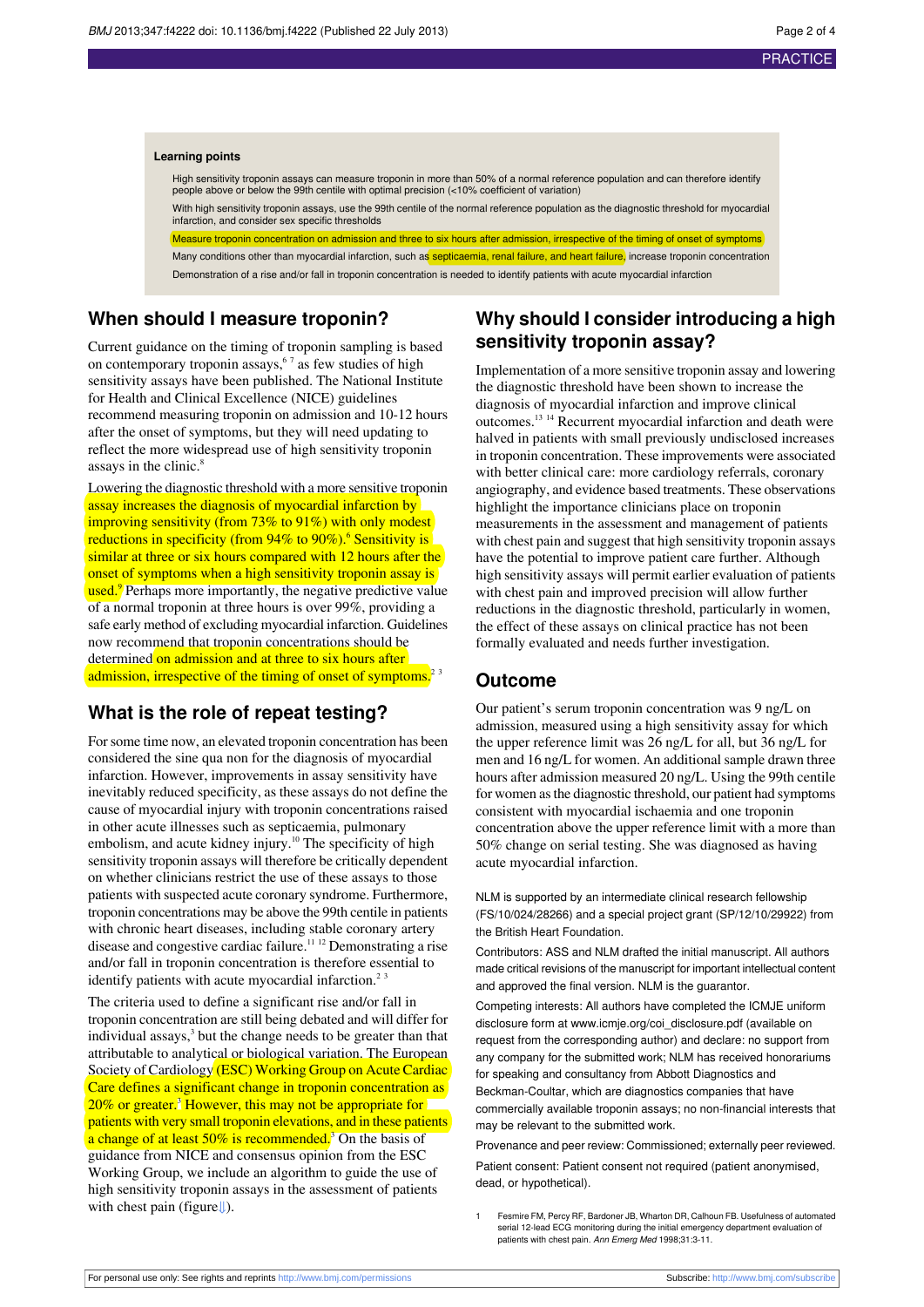- 2 Thygesen K, Alpert JS, Jaffe AS, Simoons ML, Chaitman BR, White HD, et al. Third universal definition of myocardial infarction. *Circulation* 2012;126:2020-35.
- 3 Thygesen K, Mair J, Giannitsis E, Mueller C, Lindahl B, Blankenberg S, et al. How to use high-sensitivity cardiac troponins in acute cardiac care. Eur Heart J 2012;33:2252-7.
- 4 Apple FS, Ler R, Murakami MM. Determination of 19 cardiac troponin I and T assay 99th percentile values from a common presumably healthy population. Clin Chem 2012;58:1574-81
- 5 Apple FS, Collinson PO, IFCC Task Force on Clinical Applications of Cardiac Biomarkers. Analytical characteristics of high-sensitivity cardiac troponin assays. Clin Chem 2012;58:54-61.
- 6 Keller T, Zeller T, Peetz D, Tzikas S, Roth A, Czyz E, et al. Sensitive troponin I assay in early diagnosis of acute myocardial infarction. N Engl J Med 2009:361:868-77.
- 7 Reichlin T, Hochholzer W, Bassetti S, Steuer S, Stelzig C, Hartwiger S, et al. Early diagnosis of myocardial infarction with sensitive cardiac troponin assays. N Engl J Med 2009;361:858-67.
- 8 Cooper A, Timmis A, Skinner J. Assessment of recent onset chest pain or discomfort of suspected cardiac origin: summary of NICE guidance. BMJ 2010;340:c1118.
- 9 Keller T, Zeller T, Ojeda F, Tzikas S, Lillpopp L, Sinning C, et al. Serial changes in highly sensitive troponin I assay and early diagnosis of myocardial infarction. JAMA 2011;306:2684-93.
- 10 Twerenbold R, Jaffe A, Reichlin T, Reiter M, Mueller C. High-sensitive troponin T measurements: what do we gain and what are the challenges? Eur Heart J 2012;33:579-86.
- 11 Omland T, de Lemos JA, Sabatine MS, Christophi CA, Rice MM, Jablonski KA, et al. A sensitive cardiac troponin T assay in stable coronary artery disease. N Engl J Med 2009;361:2538-47.
- 12 Latini R, Masson S, Anand IS, Missov E, Carlson M, Vago T, et al. Prognostic value of very low plasma concentrations of troponin T in patients with stable chronic heart failure. Circulation 2007;116:1242-9.
- 13 Mills NL, Churchhouse AM, Lee KK, Anand A, Gamble D, Shah AS, et al. Implementation of a sensitive troponin I assay and risk of recurrent myocardial infarction and death in patients with suspected acute coronary syndrome. JAMA 2011;305:1210-6.
- 14 Mills NL, Lee KK, McAllister DA, Churchhouse AM, MacLeod M, Stoddart M, et al. Implications of lowering threshold of plasma troponin concentration in diagnosis of myocardial infarction: cohort study. BMJ 2012;344:e1533.

#### Cite this as: BMJ 2013;347:f4222

© BMJ Publishing Group Ltd 2013